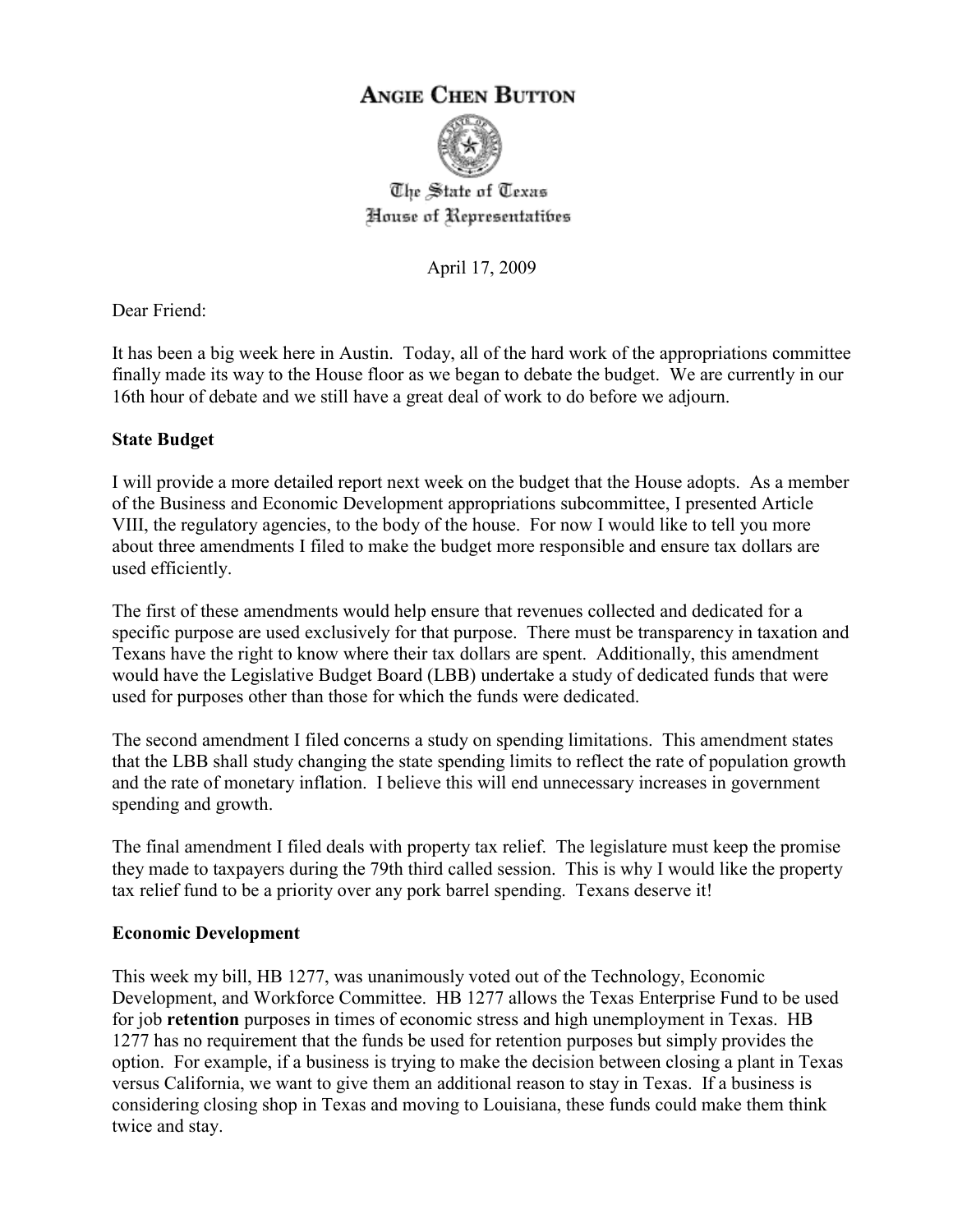### **Excellence in Education Award**

On Thursday I filed HR 1396, honoring Richardson residents Charles and Ann Eisemann for their valuable contributions to the arts in Texas and to recognize them for receiving the Excellence in Education Award today from the RISD Excellence in Education Foundation. They have sponsored a number of North Texas performance groups and were essential in the founding of the Eisemann Center for Performing Arts in Richardson. I filed this resolution to recognize the cultural enrichment they have fostered in our district and throughout North Texas.

### **Address Canvassing**

The United States Census Bureau is currently conducting address canvassing for the 2010 census. The Census Bureau needs the address and physical location of each living quarter in the United States to conduct the census. During the address canvassing operation, the Census Bureau verifies that its master address list and maps are accurate so we can mail or hand-deliver questionnaires to housing units and potential group quarters. A complete and accurate address list is the cornerstone of a successful census. For more information on the 2010 census, please visit http://2010.census.gov/2010census/.

## **Capitol Visits**



Representatives Button, Driver, Kent and Vaught with Leadership Garland on the House floor